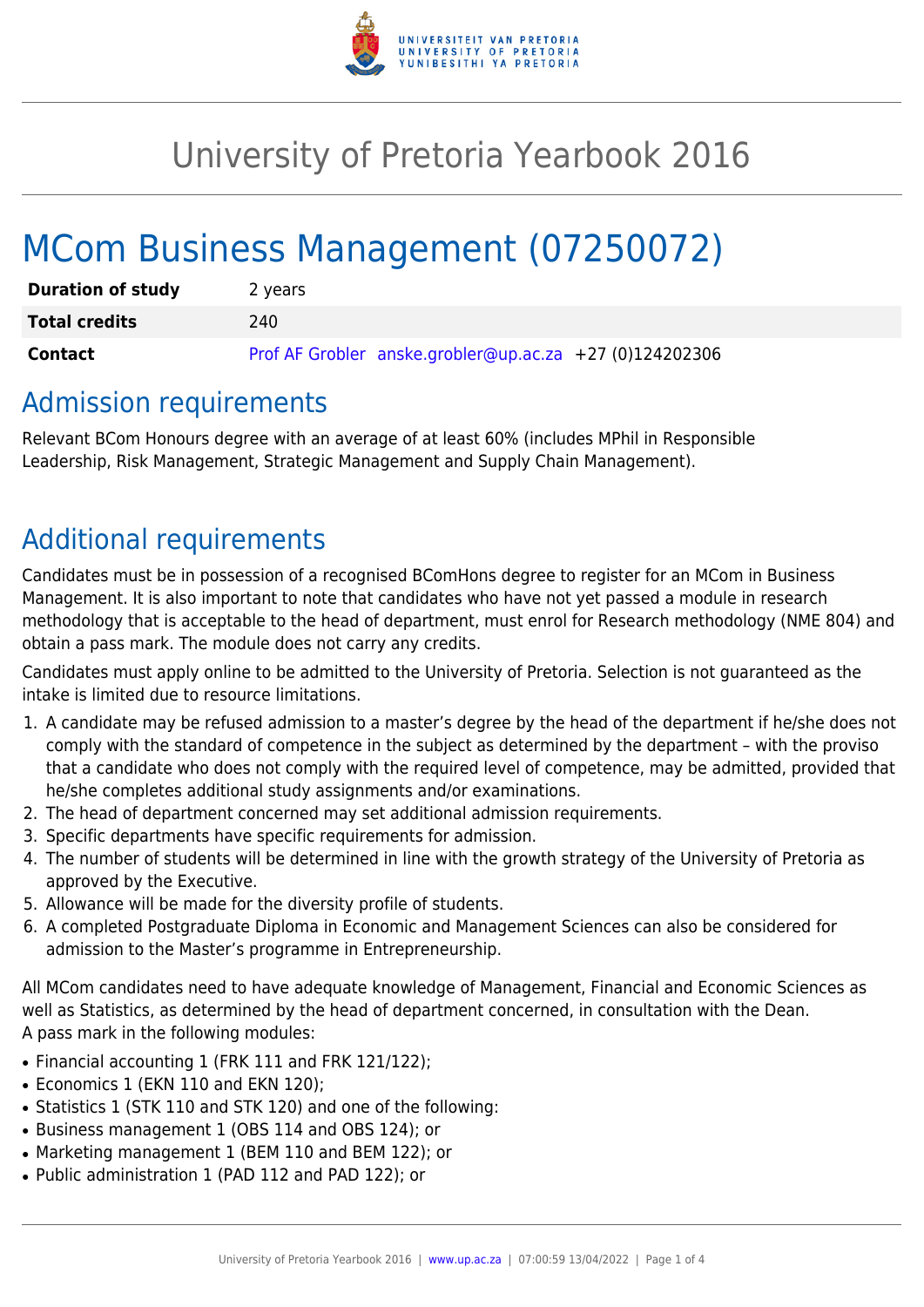

• Industrial and organisational psychology (BDO 110 and BDO 120) or equivalent modules passed at another institution as approved by the head of the department concerned in consultation with the Dean.

# Examinations and pass requirements

The pass mark for both a dissertation and a mini-dissertation is 50%. The provisions regarding pass requirements for dissertations, contained in General Regulation G.12.2, apply mutatis mutandis to minidissertations. A pass mark of at least 50% is required in the examination of each module.

# Research information

#### **Dissertations/mini-dissertations/research reports, curricula and modules**

- 1. The degree programme requires that a dissertation/mini-dissertation/research article must be submitted in a field of study chosen from the fields covered for the honours degree, provided that the Dean may, on the recommendation of the head of department concerned, approve the replacement of the required dissertation by the successful completion of a prescribed number of module credits and a mini-dissertation/research article.
- 2. Information on modules, credits and syllabi is available, on request, from the head of department concerned.
- 3. A module in Research Methodology is compulsory in all programmes. The Dean may, on the recommendation of the head of department concerned, waive the prerequisites.
- 4. Sufficient number of bound copies of the thesis/dissertation must be submitted to the Head: Student Administration for examination, after permission is granted by the supervisor.

#### **Article for publication**

A dean may require, before or on submission of a dissertation, the submission of a draft article for publication to the supervisor. The draft article should be based on the research that the student has conducted for the dissertation and be approved by the supervisor concerned. The supervisor should then have the opportunity to take the paper through all the processes of revision and resubmission as may be necessary and/or appropriate in order to achieve publication.

#### **Submission of dissertation**

A dissertation is submitted to the Head: Student Administration, before the closing date for the various graduation ceremonies as announced annually.

For examination purposes, a student must, in consultation with the supervisor, submit a sufficient number of bound copies of the dissertation, printed on good quality paper and of good letter quality, to the Head: Student Administration. Permission to submit the dissertation in unbound form may be obtained from the supervisor concerned on condition that a copy of the final approved dissertation is presented to the examiners in bound format or electronic format.

In addition to the copies already mentioned, each successful student must submit a bound paper copy as well as two electronic copies of the approved dissertation to the Head: Student Administration in the format specified by the faculty and in accordance with the minimum standards set by the Department of Library Services, before 15 February for the Autumn graduation ceremonies and before 15 July for the Spring graduation ceremonies, failing which the degree will only be conferred during a subsequent series of graduation ceremonies.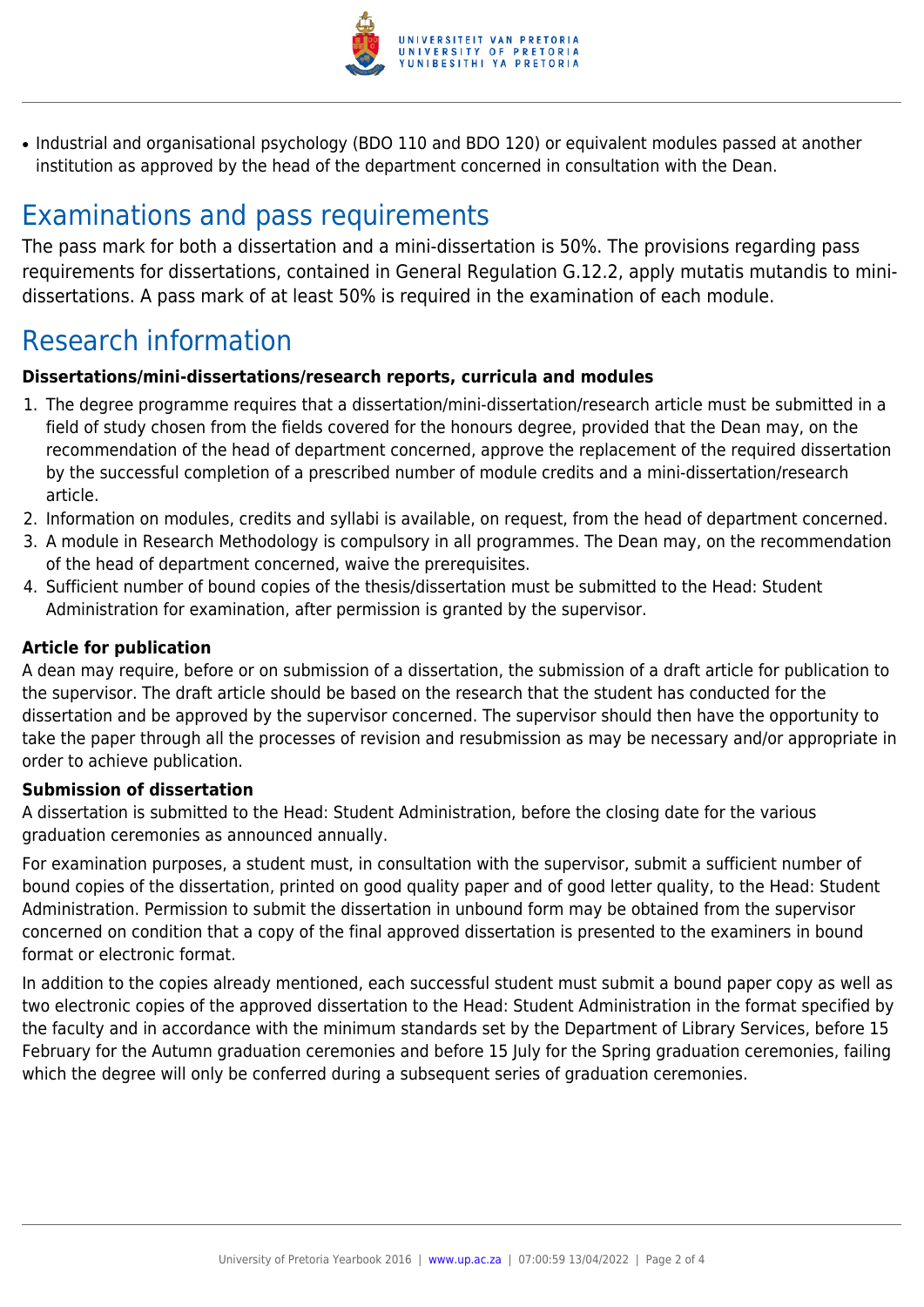

# Curriculum: Year 1

**Minimum credits: 240**

### **Fundamental modules**

### **Research methodology 804 (NME 804)**

| No prerequisites.<br><b>Prerequisites</b><br><b>Contact time</b><br>1 lecture per week<br><b>Language of tuition</b><br>English<br><b>Academic organisation</b><br><b>Business Management</b><br><b>Period of presentation</b><br>Semester 1 | <b>Module credits</b> | 20.00 |
|----------------------------------------------------------------------------------------------------------------------------------------------------------------------------------------------------------------------------------------------|-----------------------|-------|
|                                                                                                                                                                                                                                              |                       |       |
|                                                                                                                                                                                                                                              |                       |       |
|                                                                                                                                                                                                                                              |                       |       |
|                                                                                                                                                                                                                                              |                       |       |
|                                                                                                                                                                                                                                              |                       |       |

#### **Module content**

Strong emphasis on market research, quantification of the market but also a basis for academic publications and a doctorate.

### **Core modules**

#### **Dissertation: Business Management 890 (OBS 890)**

| <b>Module credits</b>         | 240.00                     |
|-------------------------------|----------------------------|
| <b>Prerequisites</b>          | No prerequisites.          |
| Language of tuition           | English                    |
| <b>Academic organisation</b>  | <b>Business Management</b> |
| <b>Period of presentation</b> | Year                       |